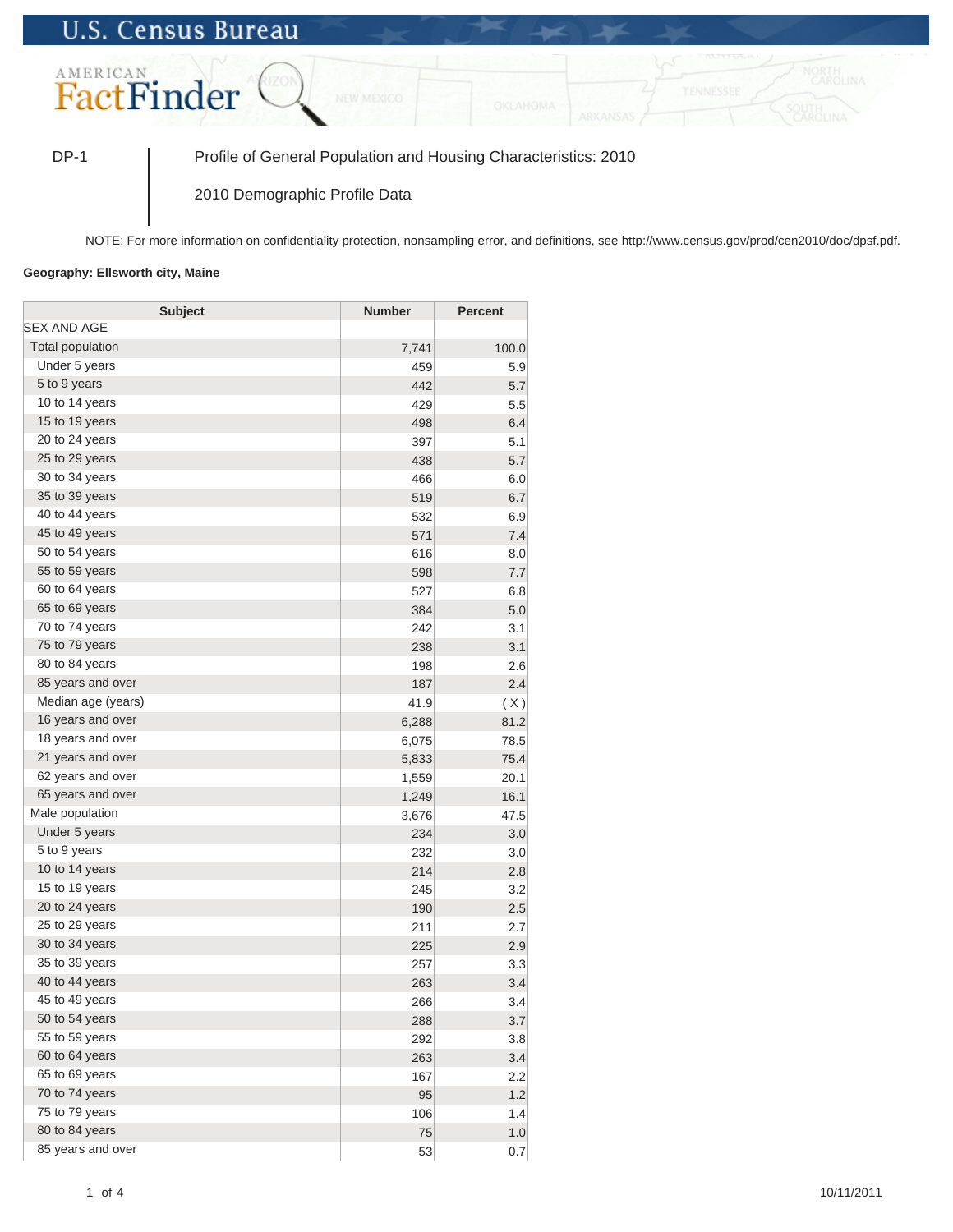| <b>Subject</b>                                      | <b>Number</b> | <b>Percent</b> |
|-----------------------------------------------------|---------------|----------------|
| Median age (years)                                  | 40.6          | (X)            |
| 16 years and over                                   | 2,937         | 37.9           |
| 18 years and over                                   | 2,830         | 36.6           |
| 21 years and over                                   | 2,706         | 35.0           |
| 62 years and over                                   | 651           | 8.4            |
| 65 years and over                                   | 496           | 6.4            |
| Female population                                   | 4,065         | 52.5           |
| Under 5 years                                       | 225           | 2.9            |
| 5 to 9 years                                        | 210           | 2.7            |
| 10 to 14 years                                      | 215           | 2.8            |
| 15 to 19 years                                      | 253           | 3.3            |
| 20 to 24 years                                      | 207           | 2.7            |
| 25 to 29 years                                      | 227           | 2.9            |
| 30 to 34 years                                      | 241           | 3.1            |
| 35 to 39 years                                      | 262           | 3.4            |
| 40 to 44 years                                      | 269           | 3.5            |
| 45 to 49 years                                      | 305           | 3.9            |
| 50 to 54 years                                      | 328           | 4.2            |
| 55 to 59 years                                      | 306           | 4.0            |
| 60 to 64 years                                      | 264           | 3.4            |
| 65 to 69 years                                      | 217           | 2.8            |
| 70 to 74 years                                      | 147           | 1.9            |
| 75 to 79 years                                      | 132           | 1.7            |
| 80 to 84 years                                      | 123           | 1.6            |
| 85 years and over                                   | 134           | 1.7            |
| Median age (years)                                  | 43.3          | (X)            |
| 16 years and over                                   | 3,351         | 43.3           |
| 18 years and over                                   | 3,245         | 41.9           |
| 21 years and over                                   | 3,127         | 40.4           |
| 62 years and over                                   | 908           | 11.7           |
| 65 years and over                                   | 753           | 9.7            |
| <b>RACE</b>                                         |               |                |
| <b>Total population</b>                             | 7,741         | 100.0          |
| One Race                                            | 7,675         | 99.1           |
| White                                               | 7,482         | 96.7           |
| <b>Black or African American</b>                    | 51            | 0.7            |
| American Indian and Alaska Native                   | 34            | 0.4            |
| Asian                                               | 82            | 1.1            |
| Asian Indian                                        | 4             | 0.1            |
| Chinese                                             | 23            | 0.3            |
| Filipino                                            | 17            | 0.2            |
| Japanese                                            | 5             | 0.1            |
| Korean                                              | 4             | 0.1            |
| Vietnamese                                          | 22            | 0.3            |
| Other Asian [1]                                     | 7             | 0.1            |
| Native Hawaiian and Other Pacific Islander          | 4             | 0.1            |
| Native Hawaiian                                     | 1             | 0.0            |
| Guamanian or Chamorro                               | 0             | 0.0            |
| Samoan                                              | 1             | 0.0            |
| Other Pacific Islander [2]                          | 2             | 0.0            |
| Some Other Race                                     | 22            | 0.3            |
| Two or More Races                                   |               |                |
| White; American Indian and Alaska Native [3]        | 66<br>18      | 0.9<br>0.2     |
| White; Asian [3]                                    |               |                |
| White; Black or African American [3]                | 21            | 0.3            |
| White; Some Other Race [3]                          | 18            | 0.2            |
| Race alone or in combination with one or more other | 1             | 0.0            |
| races: [4]                                          |               |                |
| White                                               | 7,544         | 97.5           |
| <b>Black or African American</b>                    | 73            | 0.9            |
| American Indian and Alaska Native                   | 54            | 0.7            |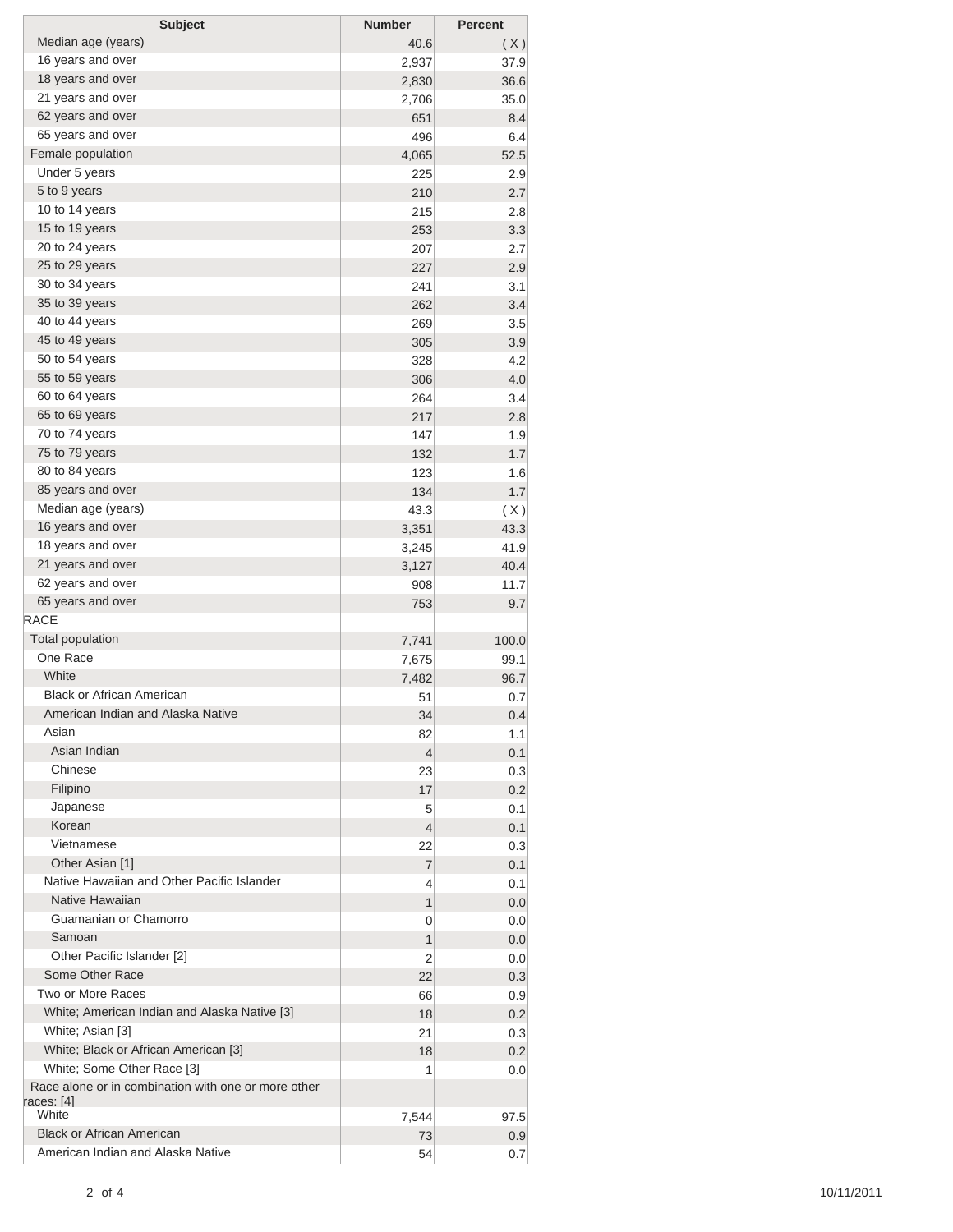| <b>Subject</b>                                   | <b>Number</b>  | <b>Percent</b> |
|--------------------------------------------------|----------------|----------------|
| Asian                                            | 108            | 1.4            |
| Native Hawaiian and Other Pacific Islander       | 5              | 0.1            |
| Some Other Race                                  | 27             | 0.3            |
| <b>HISPANIC OR LATINO</b>                        |                |                |
| <b>Total population</b>                          | 7,741          | 100.0          |
| Hispanic or Latino (of any race)                 | 108            | 1.4            |
| Mexican                                          | 28             | 0.4            |
| Puerto Rican                                     | 26             | 0.3            |
| Cuban                                            | 2              | 0.0            |
| Other Hispanic or Latino [5]                     | 52             | 0.7            |
| Not Hispanic or Latino                           | 7,633          | 98.6           |
| HISPANIC OR LATINO AND RACE                      |                |                |
| <b>Total population</b>                          | 7,741          | 100.0          |
| Hispanic or Latino                               | 108            | 1.4            |
| White alone                                      | 72             | 0.9            |
| <b>Black or African American alone</b>           | 8              | 0.1            |
| American Indian and Alaska Native alone          | 2              | 0.0            |
| Asian alone                                      | 0              | 0.0            |
| Native Hawaiian and Other Pacific Islander alone | 0              | 0.0            |
| Some Other Race alone                            | 18             | 0.2            |
| Two or More Races                                | 8              | 0.1            |
| Not Hispanic or Latino                           | 7,633          | 98.6           |
| White alone                                      | 7,410          | 95.7           |
| <b>Black or African American alone</b>           | 43             | 0.6            |
| American Indian and Alaska Native alone          | 32             | 0.4            |
| Asian alone                                      | 82             | 1.1            |
| Native Hawaiian and Other Pacific Islander alone | $\overline{4}$ | 0.1            |
| Some Other Race alone                            | 4              | 0.1            |
| Two or More Races                                | 58             | 0.7            |
| <b>RELATIONSHIP</b>                              |                |                |
| Total population                                 | 7,741          | 100.0          |
| In households                                    | 7,511          | 97.0           |
| Householder                                      | 3,305          | 42.7           |
| Spouse [6]                                       | 1,555          | 20.1           |
| Child                                            | 1,876          | 24.2           |
| Own child under 18 years                         | 1,506          | 19.5           |
| Other relatives                                  | 274            | 3.5            |
| Under 18 years                                   | 97             | 1.3            |
| 65 years and over                                | 61             | 0.8            |
| <b>Nonrelatives</b>                              | 501            | 6.5            |
| Under 18 years                                   | 33             | 0.4            |
| 65 years and over                                | 29             | 0.4            |
| Unmarried partner                                | 303            | 3.9            |
| In group quarters                                | 230            | 3.0            |
| Institutionalized population                     | 180            | 2.3            |
| Male                                             | 87             | 1.1            |
| Female                                           | 93             | 1.2            |
| Noninstitutionalized population                  | 50             | 0.6            |
| Male                                             | 29             | 0.4            |
| Female                                           | 21             | 0.3            |
| <b>HOUSEHOLDS BY TYPE</b>                        |                |                |
| Total households                                 | 3,305          | 100.0          |
| Family households (families) [7]                 | 2,048          | 62.0           |
| With own children under 18 years                 | 900            | 27.2           |
| Husband-wife family                              | 1,555          | 47.0           |
| With own children under 18 years                 | 587            | 17.8           |
| Male householder, no wife present                | 142            | 4.3            |
| With own children under 18 years                 | 95             | 2.9            |
| Female householder, no husband present           | 351            | 10.6           |
|                                                  |                |                |